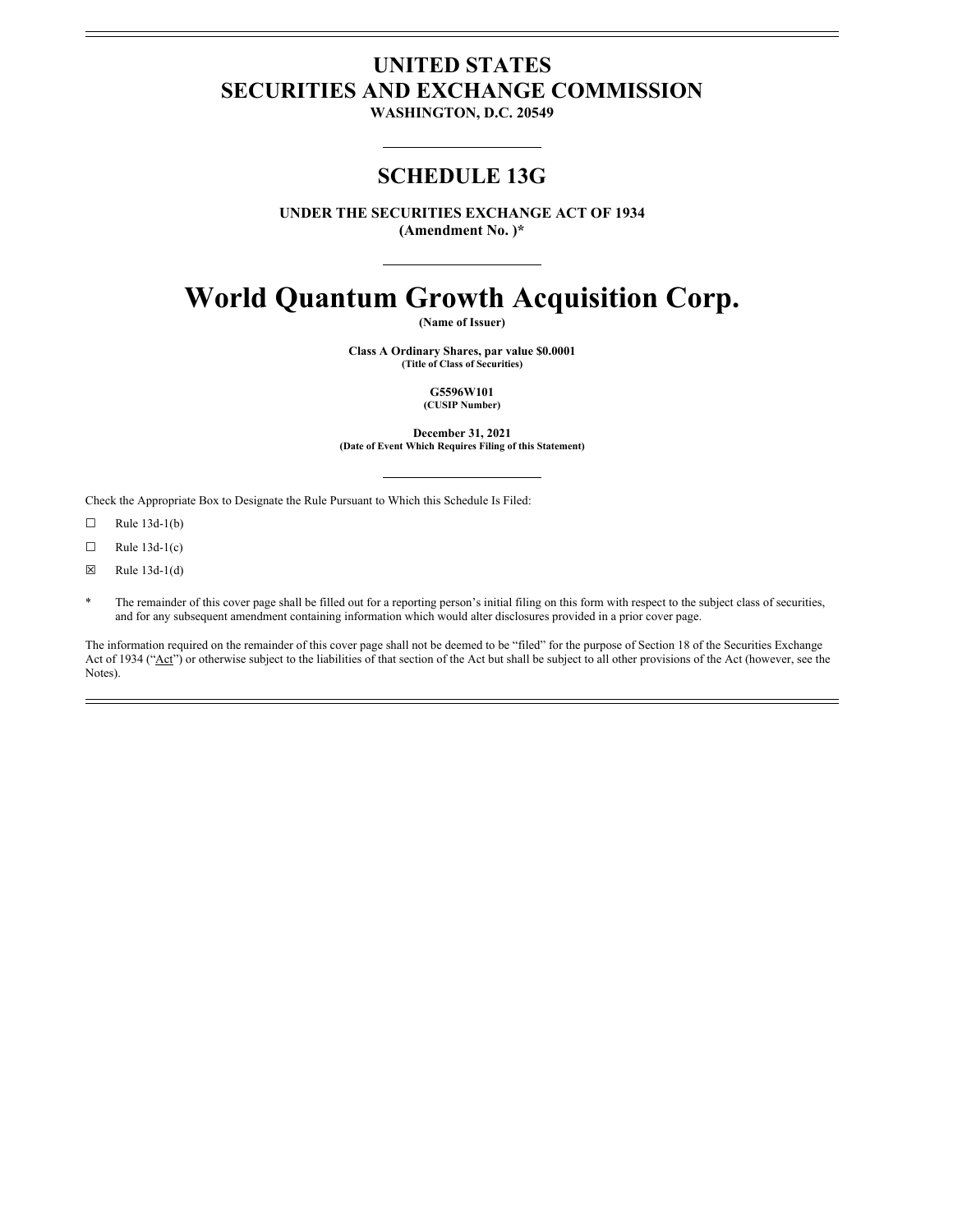| Names of Reporting Persons<br>1. |                                                                                                      |                  |                            |  |  |  |
|----------------------------------|------------------------------------------------------------------------------------------------------|------------------|----------------------------|--|--|--|
|                                  | <b>World Quantum Growth Acquisition LLC</b>                                                          |                  |                            |  |  |  |
| 2.                               | Check The Appropriate Box if a Member of a Group (See Instructions)<br>$(b)$ $\square$<br>(a) $\Box$ |                  |                            |  |  |  |
| 3.                               | SEC Use Only                                                                                         |                  |                            |  |  |  |
| 4.                               | Citizenship or Place of Organization                                                                 |                  |                            |  |  |  |
|                                  | <b>Cayman Islands</b>                                                                                |                  |                            |  |  |  |
|                                  |                                                                                                      | 5.               | Sole Voting Power          |  |  |  |
| Number of                        |                                                                                                      |                  | 13,642,250(1)              |  |  |  |
| <b>Shares</b>                    |                                                                                                      | 6.               | <b>Shared Voting Power</b> |  |  |  |
| Beneficially<br>Owned By         |                                                                                                      |                  | $\bf{0}$                   |  |  |  |
| Each                             |                                                                                                      | $\overline{7}$ . | Sole Dispositive Power     |  |  |  |
| Reporting<br>Person              |                                                                                                      |                  | 13,642,250(1)              |  |  |  |
| With                             |                                                                                                      | 8.               | Shared Dispositive Power   |  |  |  |
|                                  |                                                                                                      |                  | $\bf{0}$                   |  |  |  |
| 9.                               | Aggregate Amount Beneficially Owned by Each Reporting Person                                         |                  |                            |  |  |  |
|                                  | 13,642,250(1)                                                                                        |                  |                            |  |  |  |
| 10.                              | Check Box if the Aggregate Amount in Row (9) Excludes Certain Shares                                 |                  |                            |  |  |  |
|                                  | $\Box$                                                                                               |                  |                            |  |  |  |
| 11.                              | Percent of Class Represented By Amount in Row (9)                                                    |                  |                            |  |  |  |
|                                  | $40.08\%(2)$                                                                                         |                  |                            |  |  |  |
| 12.                              | Type of Reporting Person (See Instructions)                                                          |                  |                            |  |  |  |
|                                  | PN                                                                                                   |                  |                            |  |  |  |

(1) Represents 13,642,250 Class A ordinary shares acquirable in respect of (i) 5,023,750 Class B ordinary shares, par value \$0.0001 ("Class B Shares"), convertible one-for-one into the Issuer's Class A ordinary shares at the time of the Issuer's initial business combination or earlier at the option of the holder and (ii) 8,618,500 private placement warrants to acquire Class A ordinary shares upon payment of \$11.50 per share ("Private Placement Warrants"), commencing 30 days after completion of the Issuer's initial business combination.

(2) Calculated based on (i) 20,395,000 Class A ordinary shares, par value \$0.0001 per share, outstanding as of November 15, 2021 as reported on the Issuer's Form 10-Q/A, filed on December 17, 2021 and (ii) 13,642,250 Class A ordinary shares issuable in connection with the conversion or exercise of the 5,023,750 Class B Shares and the 8,618,500 Private Placement Warrants beneficially owned by the Reporting Person.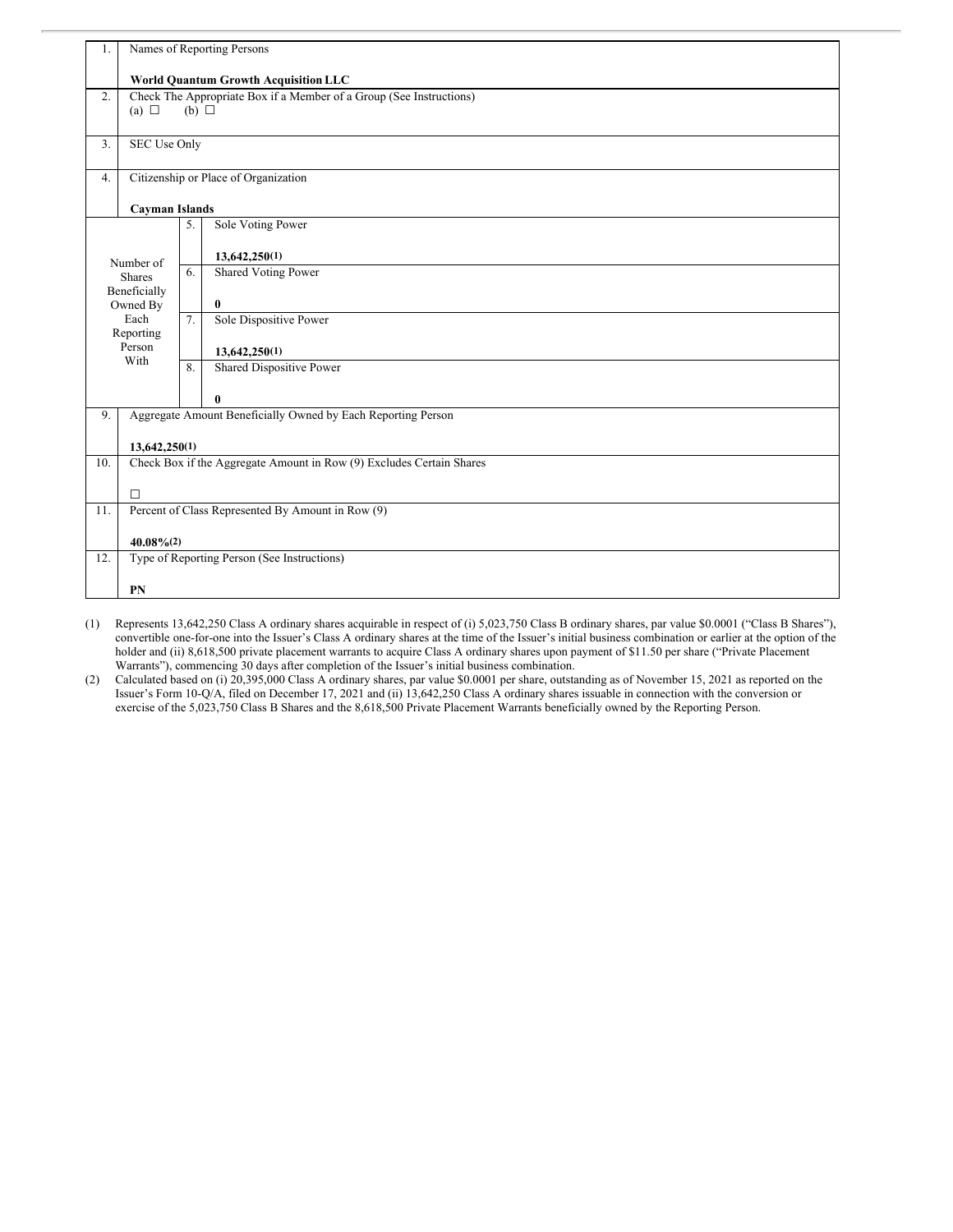| Item $1(a)$ . |                                                                                                                                                | <b>Name of Issuer</b>                                                                                          |  |  |  |
|---------------|------------------------------------------------------------------------------------------------------------------------------------------------|----------------------------------------------------------------------------------------------------------------|--|--|--|
|               |                                                                                                                                                | World Quantum Growth Acquisition Corp. (the "Issuer")                                                          |  |  |  |
| Item $1(b)$ . |                                                                                                                                                | <b>Address of the Issuer's Principal Executive Offices</b>                                                     |  |  |  |
|               |                                                                                                                                                | PO Box 309, Ugland House<br>Grand Cayman, KY1-1104                                                             |  |  |  |
| Item $2(a)$ . |                                                                                                                                                | <b>Names of Persons Filing</b>                                                                                 |  |  |  |
|               |                                                                                                                                                | This statement is filed by World Quantum Growth Acquisition LLC referred to herein as the 'Reporting Person'': |  |  |  |
| Item $2(b)$ . |                                                                                                                                                | Address of the Principal Business Office, or if none, Residence:                                               |  |  |  |
|               |                                                                                                                                                | PO Box 309, Ugland House<br>Georgetown, Cayman Islands KY1-1102                                                |  |  |  |
| Item $2(c)$ . |                                                                                                                                                | Citizenship                                                                                                    |  |  |  |
|               | See response to Item 4 on the cover page.                                                                                                      |                                                                                                                |  |  |  |
| Item $2(d)$ . | <b>Title of Class of Securities</b>                                                                                                            |                                                                                                                |  |  |  |
|               |                                                                                                                                                | Class A Ordinary Shares                                                                                        |  |  |  |
| Item $2(e)$ . | <b>CUSIP Number</b>                                                                                                                            |                                                                                                                |  |  |  |
|               |                                                                                                                                                | G5596W101                                                                                                      |  |  |  |
| Item 3.       | If this statement is filed pursuant to Rules $13d-1(b)$ , or $13d-2(b)$ or (c), check whether the person filing is $a(n)$ :<br>Not Applicable. |                                                                                                                |  |  |  |
| Item 4.       | Ownership                                                                                                                                      |                                                                                                                |  |  |  |
|               | Amount beneficially owned:<br>(a)                                                                                                              |                                                                                                                |  |  |  |
|               | See response to Item 9 on the cover page.                                                                                                      |                                                                                                                |  |  |  |
|               | (b)                                                                                                                                            | <b>Percent of Class:</b>                                                                                       |  |  |  |
|               |                                                                                                                                                | See response to Item 11 on the cover page.                                                                     |  |  |  |
|               | (c)                                                                                                                                            | Number of shares as to which the Reporting Person has:                                                         |  |  |  |
|               |                                                                                                                                                | (i)<br>Sole power to vote or to direct the vote:                                                               |  |  |  |
|               |                                                                                                                                                | See response to Item 5 on the cover page.                                                                      |  |  |  |
|               |                                                                                                                                                | (ii)<br>Shared power to vote or to direct the vote:                                                            |  |  |  |
|               |                                                                                                                                                | See response to Item 6 on the cover page.                                                                      |  |  |  |
|               |                                                                                                                                                | (iii)<br>Sole power to dispose or to direct the disposition of:                                                |  |  |  |
|               |                                                                                                                                                | See response to Item 7 on the cover page.                                                                      |  |  |  |
|               |                                                                                                                                                | (iv)<br>Shared power to dispose or to direct the disposition of:                                               |  |  |  |
|               |                                                                                                                                                | See response to Item 8 on the cover page.                                                                      |  |  |  |
|               |                                                                                                                                                |                                                                                                                |  |  |  |
|               |                                                                                                                                                |                                                                                                                |  |  |  |
|               |                                                                                                                                                |                                                                                                                |  |  |  |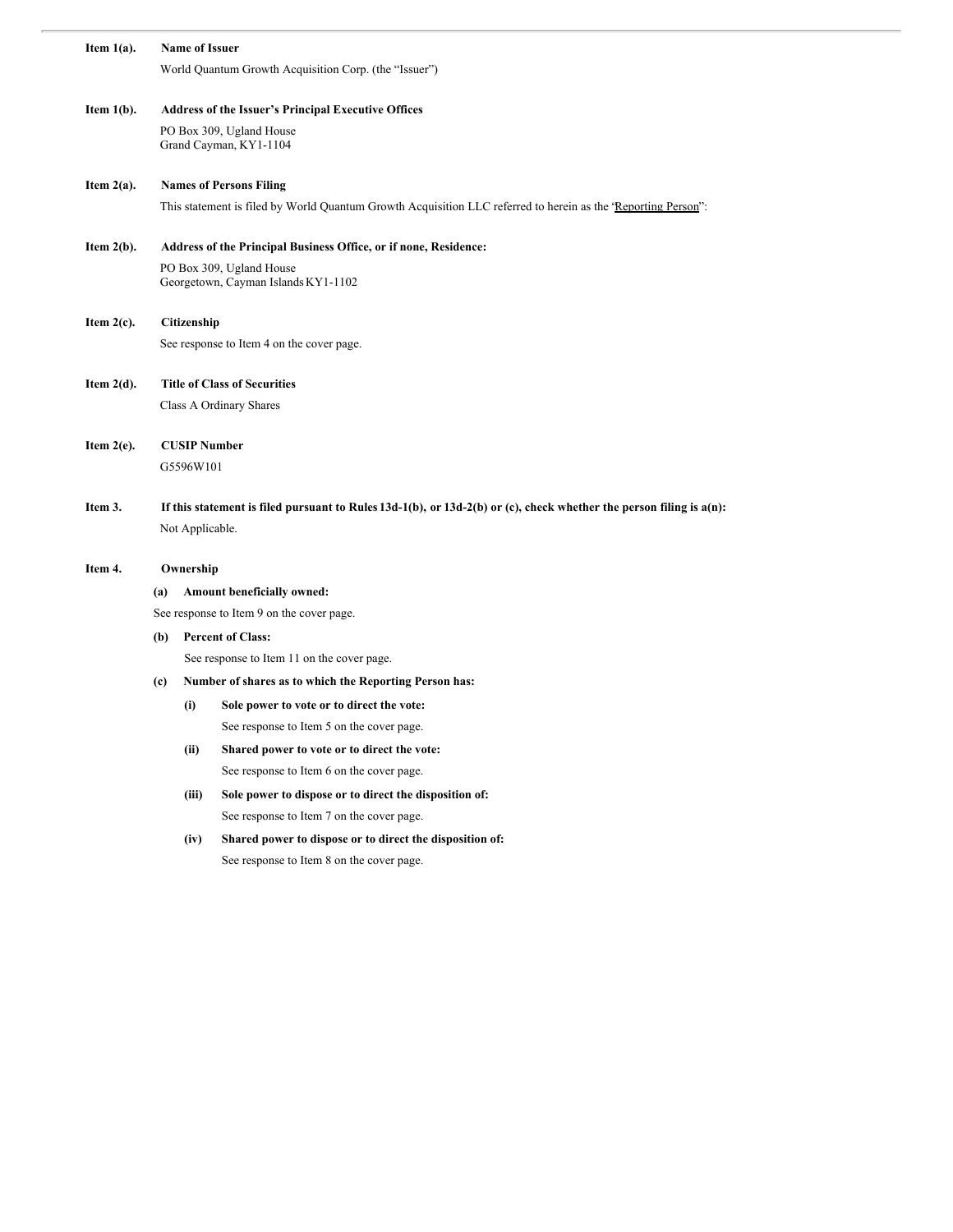The reported securities are held directly by World Quantum Growth Acquisition LLC (the "Sponsor"). The Sponsor is controlled by a board of managers consisting of Xavier Rolet, Serge Harry, Antoine Shagoury and Michel Brogard. The board of managers acts by majority vote so that no individual manager exercises voting or dispositive control of the securities held by the Sponsor. The filing of this Statement shall not be construed as an admission that the Reporting Person or any of the managers is, for the purpose of Section 13(d) or 13(g) of the Exchange Act, the beneficial owner of any securities covered by this Statement.

- **Item 5. Ownership of Five Percent or Less of a Class** Not Applicable.
- **Item 6. Ownership of More than Five Percent on Behalf of Another Person** Not Applicable.
- Item 7. Identification and Classification of the Subsidiary Which Acquired the Security Being Reported on by the Parent Holding **Company** Not Applicable.

- **Item 8. Identification and Classification of Members of the Group** Not Applicable.
- **Item 9. Notice of Dissolution of Group**

Not Applicable.

**Item 10. Certification** Not Applicable.